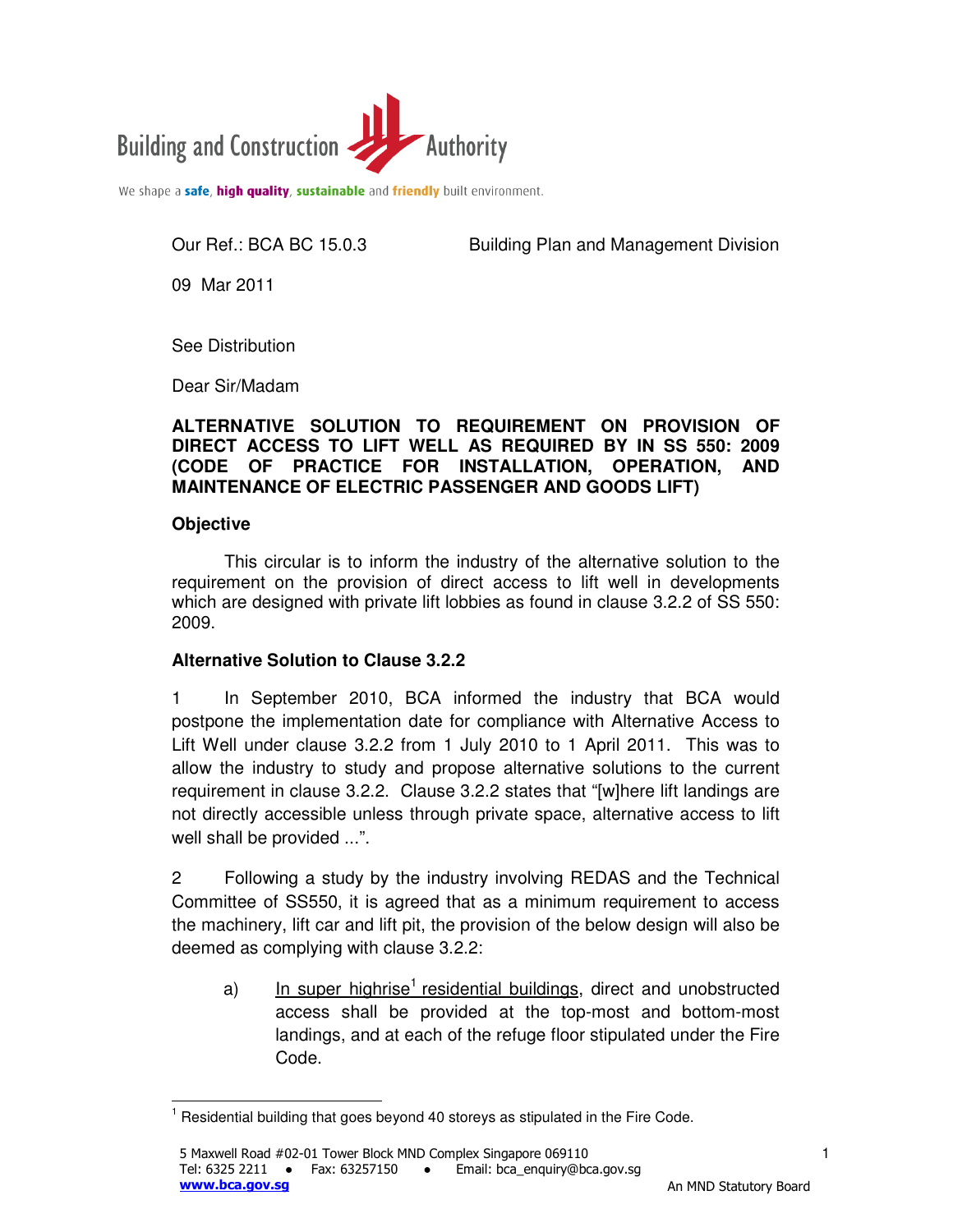b) In non-super highrise residential buildings, direct and unobstructed access shall be provided at the top-most and bottom-most landings and preferably at least another landing between the top-most and bottom most landings.

## **Implementation of Clause 3.2.2**

3 With effect from 1 April 2011, the requirement of clause 3.2.2 will apply to projects whose building plans are submitted to BCA on or after this date.

# **For Clarification**

4 We would appreciate it if you could convey the contents of this circular to the members of your organisation. For clarification, you may call our BP Hotline at 6325 7159, email to bca\_enquiry@bca.gov.sg or fax to 6325 4437.

Yours faithfully

TEO ORH HAI DEPUTY DIRECTOR BUILDING PLAN & MANAGEMENT DIVISION for COMMISSIONER OF BUILDING CONTROL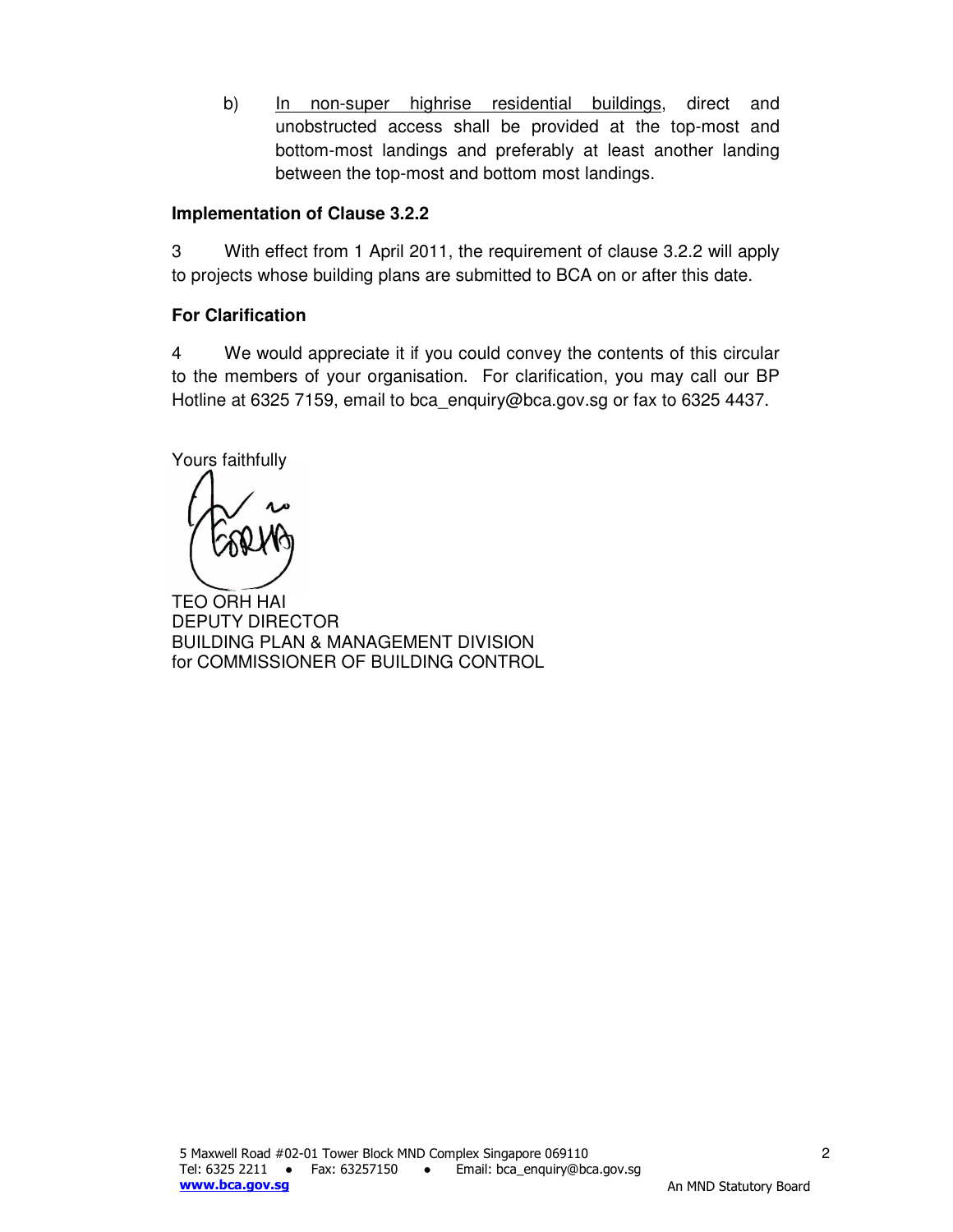#### **DISTRIBUTION (via e-mail):**

President Association of Consulting Engineers, Singapore (ACES) 70 Palmer Road #04-06 Palmer House Singapore 079427 acesing@starhub.net.sg

President Institution of Engineers, Singapore (IES) 70 Bukit Tinggi Road Singapore 289758 ies@iesnet.org.sg

President Real Estate Developers' Association of Singapore (REDAS) 190 Clemenceau Avenue #07-01 Singapore Shopping Centre Singapore 239924 enquiry@redas.com

**President** Singapore Contractors Association Limited (SCAL) Construction House 1 Bukit Merah Lane 2 Singapore 159760 enquiry@scal.com.sg

President Singapore Institute of Architects (SIA) 79 Neil Road Singapore 088904 info@sia.org.sg

President Singapore Institute of Building Limited (SIBL) 70 Palmer Road #03-09C Palmer House Singapore 079427 josephine@sib.com.sg

President Singapore Institute of Surveyors & Valuers (SISV) 20 Maxwell Road #10-09B Maxwell House Singapore 069113 sisv.info@sisv.org.sg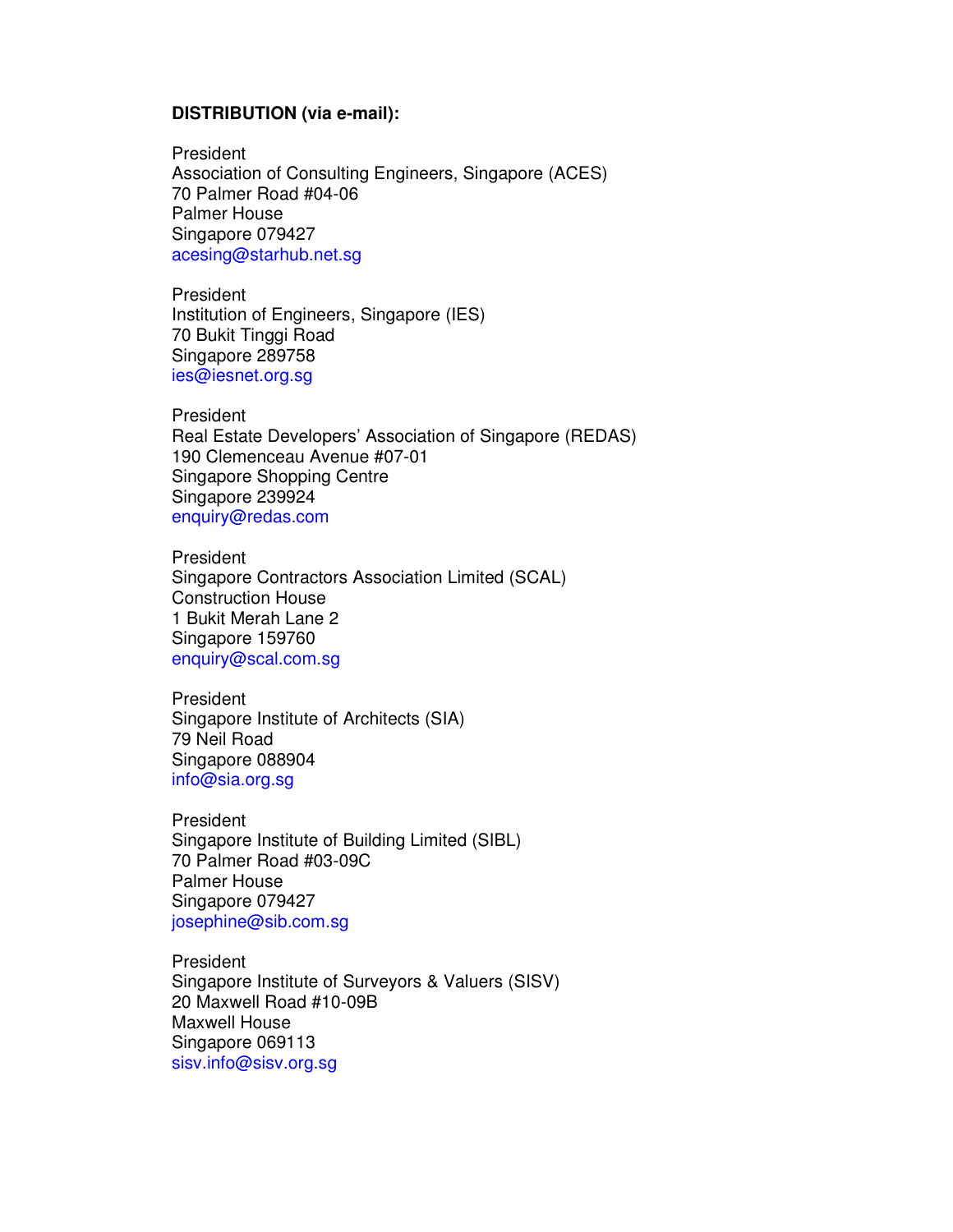President Society of Project Management (SPM) MacPherson Road P.O. Box 1083 Singapore 913412 sprojm@yahoo.com

Deputy Director Project Development and Maintenance Branch Ministry of Education (MOE) 1 North Buona Vista Drive Office Tower Level 9 Singapore 138675 eng\_wee\_tong@moe.gov.sg

President Board of Architects (BOA) 5 Maxwell Road 1<sup>st</sup> storey Tower Block MND Complex Singapore 069110 boarch@singnet.com.sg

Deputy Chief Executive Officer (Building) Housing & Development Board (HDB) 480 Lorong 6 Toa Payoh HDB Hub Singapore 310480 sck2@hdb.gov.sg

Deputy Chief Executive Infrastructure & Development Land Transport Authority (LTA) 1 Hamphire Road Block 8 Level Singapore 219428 bok\_ngam\_lim@lta.gov.sg

**Director** Engineering Planning Group JTC Corporation (JTC) 8 Jurong Town Hall Road The JTC Summit Singapore 609434 kohchwee@jtc.gov.sg

Director(Building) People's Association (PA) 9 King George's Avenue Singapore 208581 foo\_soon\_leng@pa.gov.sg